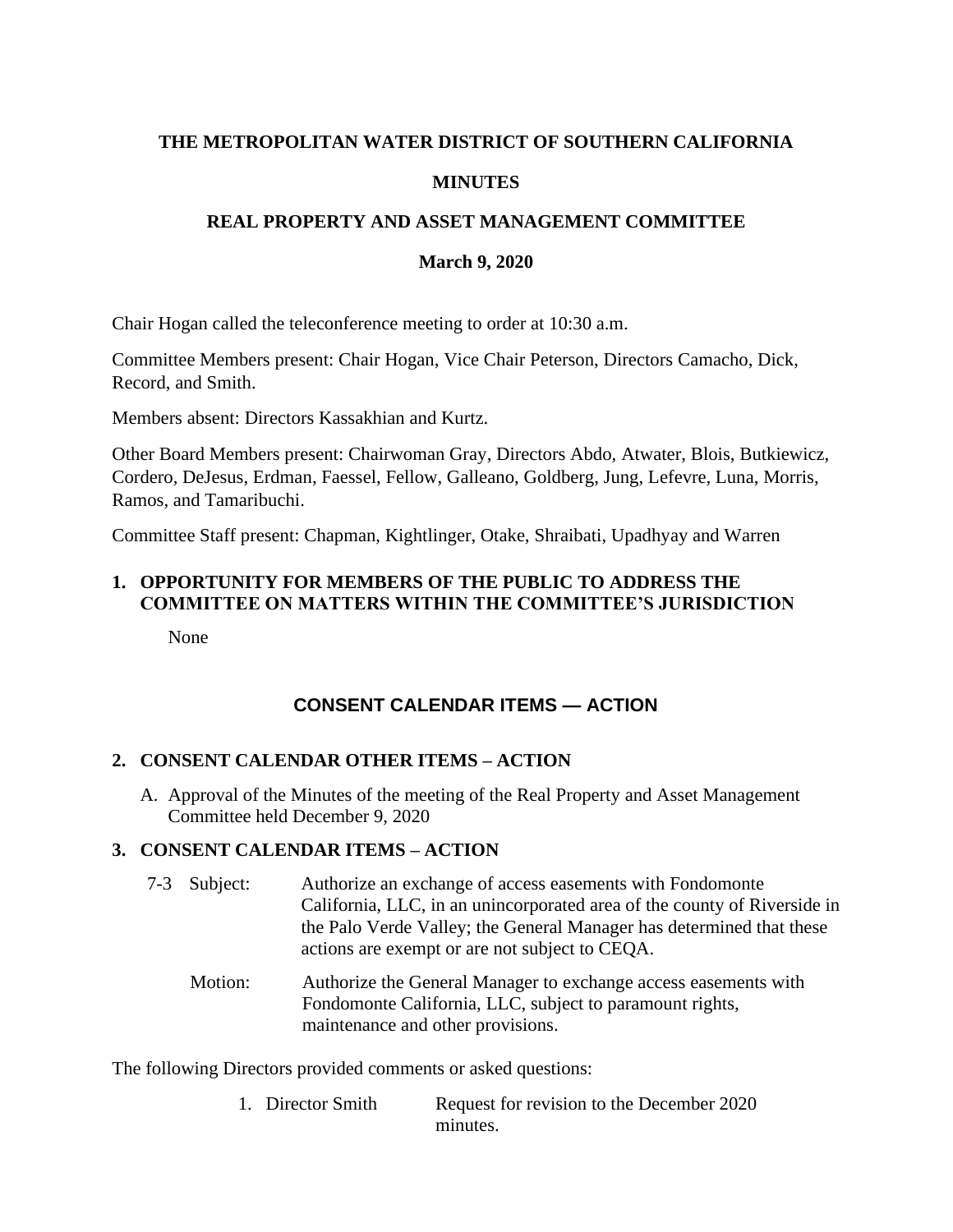No presentations were given, Director Record made a motion, seconded by Director Peterson to approve the consent calendar consisting of items 2A and 7-3:

The vote was:

| Ayes:                                                                      | Directors Camacho, Dick, Hogan, Peterson, Record, and Smith |  |  |
|----------------------------------------------------------------------------|-------------------------------------------------------------|--|--|
| Noes:                                                                      | <b>None</b>                                                 |  |  |
| Abstentions: None                                                          |                                                             |  |  |
| Absent:                                                                    | Directors Kassakhian and Kurtz                              |  |  |
| The motion passed by a vote of 6 ayes, 0 noes, 0 abstention, and 2 absent. |                                                             |  |  |

#### **END OF CONSENT CALENDAR ITEMS**

#### **4. OTHER BOARD ITEMS – ACTION**

None

#### **5. BOARD INFORMATION ITEMS**

None

#### **6. COMMITTEE ITEMS**

| а. | Subject:      | Update on District Housing Maintenance Management and<br>District Housing & Property Improvement Program. |
|----|---------------|-----------------------------------------------------------------------------------------------------------|
|    | Presented by: | Facilities Management Unit Manager Victor Ramirez; and<br>District Housing Program Manager Ish Singh      |

The following Directors provided comments or asked questions:

- 1. Butkiewicz
- 2. Camacho
- 3. Dick
- 4. Peterson
- 5. Erdman
- 6. Hogan

| $\mathbf b$ | Subject:      | <b>Encroachment Prevention Update</b> |
|-------------|---------------|---------------------------------------|
|             | Presented by: | Real Estate Rep. III Gina Franco      |

The following Directors provided comments or asked questions:

1. Smith